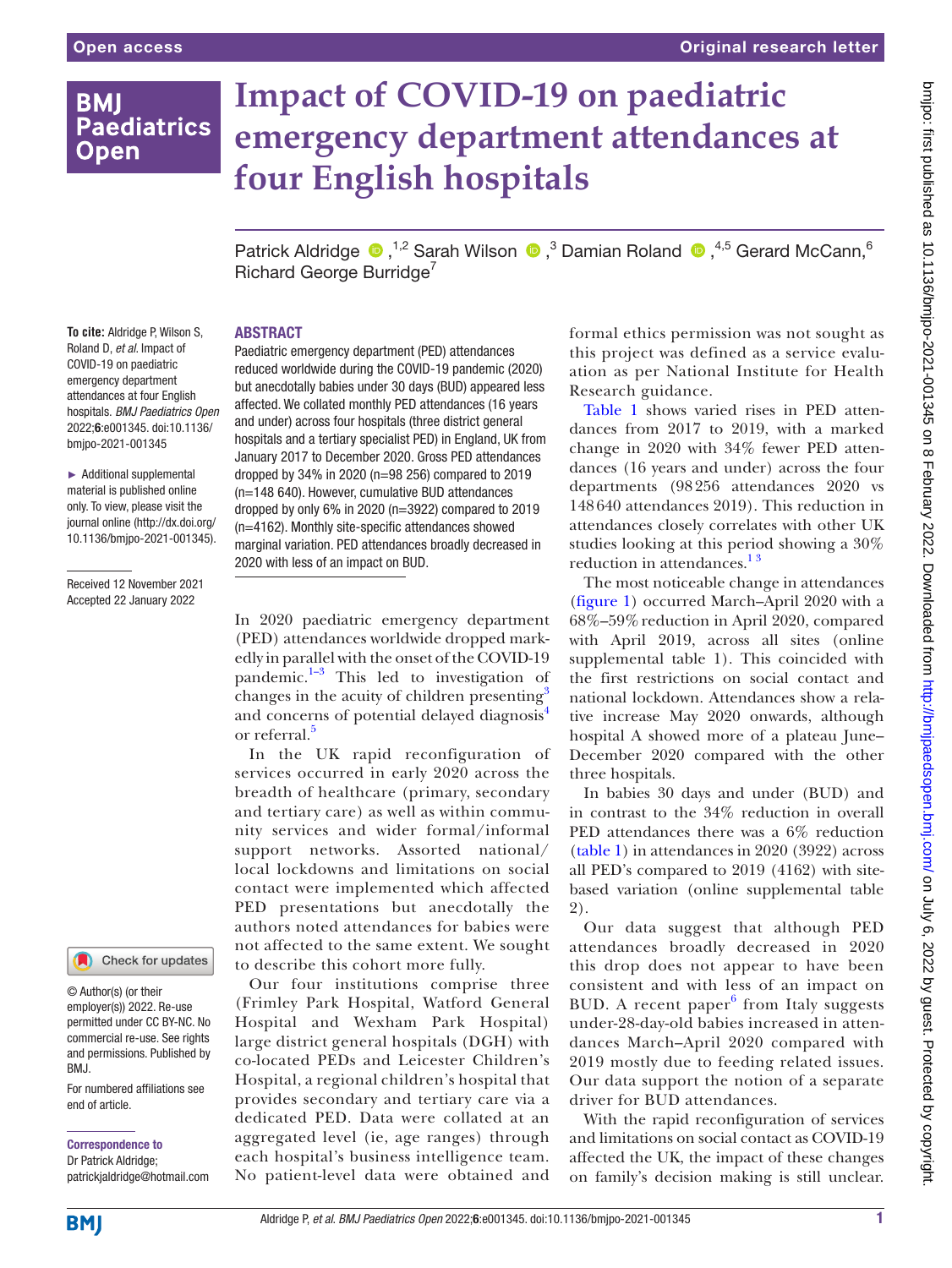<span id="page-1-4"></span>

|       | <b>Table 1</b> Yearly paediatric emergency department attendanc |
|-------|-----------------------------------------------------------------|
| (BUD) |                                                                 |

| <u>.</u> |                   |             |                   |             |                   |             |                   |             |  |  |  |
|----------|-------------------|-------------|-------------------|-------------|-------------------|-------------|-------------------|-------------|--|--|--|
|          | <b>Hospital A</b> |             | <b>Hospital B</b> |             | <b>Hospital C</b> |             | <b>Hospital D</b> |             |  |  |  |
|          | <b>Total</b>      | <b>BUD</b>  | <b>Total</b>      | <b>BUD</b>  | Total             | <b>BUD</b>  | <b>Total</b>      | <b>BUD</b>  |  |  |  |
| 2017     | $23162 (-)$       | $1098(-)$   | $51372(-)$        | $912(-)$    | $28343(-)$        | $318(-)$    | $28193(-)$        | $313(-)$    |  |  |  |
| 2018     | 23651 (+2%)       | 1131 (+3%)  | 57944 (+13%)      | 1292 (+42%) | 28396 (0%)        | 364 (+14%)  | 27975 (-1%)       | 381 (+22%)  |  |  |  |
| 2019     | 25547 (+8%)       | 1300 (+15%) | 65238 (+13%)      | 2087 (+62%) | 29272 (+3%)       | $380 (+4%)$ | 28583 (+2%)       | $395 (+4%)$ |  |  |  |
| 2020     | 15350 (-40%)      | 1279 (-2%)  | 41308 (-37%)      | 1827 (-12%) | 21892 (-25%)      | 432 (+14%)  | 19706 (-31%)      | $384 (-3%)$ |  |  |  |

Percentage calculated as percentage difference on the previous year's attendances.

Formal healthcare support (eg, health visitors, primary care, hospital outpatients) reportedly increased over 2020 coupled with permitted 'social/care bubbles'. However, informal (eg, support groups) and face-to-face medical contact was limited for the majority of 2020 and PED may have been the only service available to families for face-to-face contact.

Our results may not be generalisable as data were taken from only four hospitals, three of whom have similar yearly attendance numbers [\(table](#page-1-4) 1). However, historic monthly attendance patterns [\(figure](#page-1-5) 1) are broadly comparable between sites which suggests it is likely reflective of other UK hospitals and is further supported by a recent paper<sup>7</sup> from Bristol Royal Hospital for Children on neonatal ED attendances 2016–2020.

Our data may highlight variation in local non-ED based service provision (eg, maternity, health visitors and primary care) or referral pathways. Hospitals A, C and D are all DGH's with similar yearly PED attendance numbers. However, hospital A has a higher BUD PED attendance baseline compared with hospitals C and D.

This data is important when planning service provision for future pandemics and whether children and infants (especially those less than 30 days) should have different health policy interventions.

#### Author affiliations

<sup>1</sup> Emergency Department, Frimley Park Hospital, Frimley Health NHS Foundation Trust, Frimley, UK

<sup>2</sup>Paediatric department, Frimley Park Hospital, Frimley Health NHS Foundation Trust, Frimley, UK

<sup>3</sup> Emergency Department, Wexham Park Hospital, Frimley Health NHS Foundation Trust, Slough, UK

4 Health Sciences, University of Leicester, Leicester, UK



Created by PA with full p mission to reuse

<span id="page-1-5"></span>

<sup>5</sup>Paediatric Emergency Medicine Leicester Academic (PEMLA) Group, University Hospitals of Leicester NHS Trust, Leicester, UK

es 2017–2020 as total number and babies 30 days and under

6 Department of History, York University, York, UK

<sup>7</sup> Paediatric Emergency department, Watford General Hospital, West Hertfordshire Teaching Hospitals NHS Trust, Watford, UK

Acknowledgements Fran Franks and Kate Pampin-Cao for their support and feedback on the manuscript.

Contributors PA is the overall guarantor who planned, conducted and reported the study. SW, DR, RGB and GM all planned and reported the study.

Funding The authors have not declared a specific grant for this research from any funding agency in the public, commercial or not-for-profit sectors.

Competing interests I have previously collaborated with Dr Roland on other projects. Nil other competing interests declared.

Patient and public involvement statement There was no patient or public involvement in this study.

Patient consent for publication Not applicable.

Provenance and peer review Not commissioned; externally peer reviewed.

Supplemental material This content has been supplied by the author(s). It has not been vetted by BMJ Publishing Group Limited (BMJ) and may not have been peer-reviewed. Any opinions or recommendations discussed are solely those of the author(s) and are not endorsed by BMJ. BMJ disclaims all liability and responsibility arising from any reliance placed on the content. Where the content includes any translated material, BMJ does not warrant the accuracy and reliability of the translations (including but not limited to local regulations, clinical guidelines, terminology, drug names and drug dosages), and is not responsible for any error and/or omissions arising from translation and adaptation or otherwise.

Open access This is an open access article distributed in accordance with the Creative Commons Attribution Non Commercial (CC BY-NC 4.0) license, which permits others to distribute, remix, adapt, build upon this work non-commercially, and license their derivative works on different terms, provided the original work is properly cited, appropriate credit is given, any changes made indicated, and the use is non-commercial. See:<http://creativecommons.org/licenses/by-nc/4.0/>.

#### ORCID iDs

Patrick Aldridge<http://orcid.org/0000-0001-7366-9707> Sarah Wilson<http://orcid.org/0000-0003-3964-0809> Damian Roland <http://orcid.org/0000-0001-9334-5144>

#### **REFERENCES**

- <span id="page-1-0"></span>1 Isba R, Edge R, Jenner R, *et al*. Where have all the children gone? Decreases in paediatric emergency department attendances at the start of the COVID-19 pandemic of 2020. *[Arch Dis Child](http://dx.doi.org/10.1136/archdischild-2020-319385)* 2020;105:704.
- 2 Aldridge P, Parish R, Castle H, *et al*. Head home: implementation during COVID-19 pandemic. *[Emerg Med J](http://dx.doi.org/10.1136/emermed-2020-211007)* 2021;38:692–3.
- <span id="page-1-1"></span>3 Isba R, Edge R, Auerbach M, *et al*. COVID-19: transatlantic declines in pediatric emergency admissions. *[Pediatr Emerg Care](http://dx.doi.org/10.1097/PEC.0000000000002260)* 2020;36:551–3.
- <span id="page-1-2"></span>4 Roland D, Harwood R, Bishop N, *et al*. Children's emergency presentations during the COVID-19 pandemic. *[Lancet Child Adolesc](http://dx.doi.org/10.1016/S2352-4642(20)30206-6)  [Health](http://dx.doi.org/10.1016/S2352-4642(20)30206-6)* 2020;4:e32–3.
- <span id="page-1-3"></span>5 Raffaldi I, Castagno E, Fumi I, *et al*. Pediatric admissions to emergency departments of north-western Italy during COVID-19 pandemic: a retrospective observational study. *[Lancet Reg Health Eur](http://dx.doi.org/10.1016/j.lanepe.2021.100081)* 2021;5:100081.